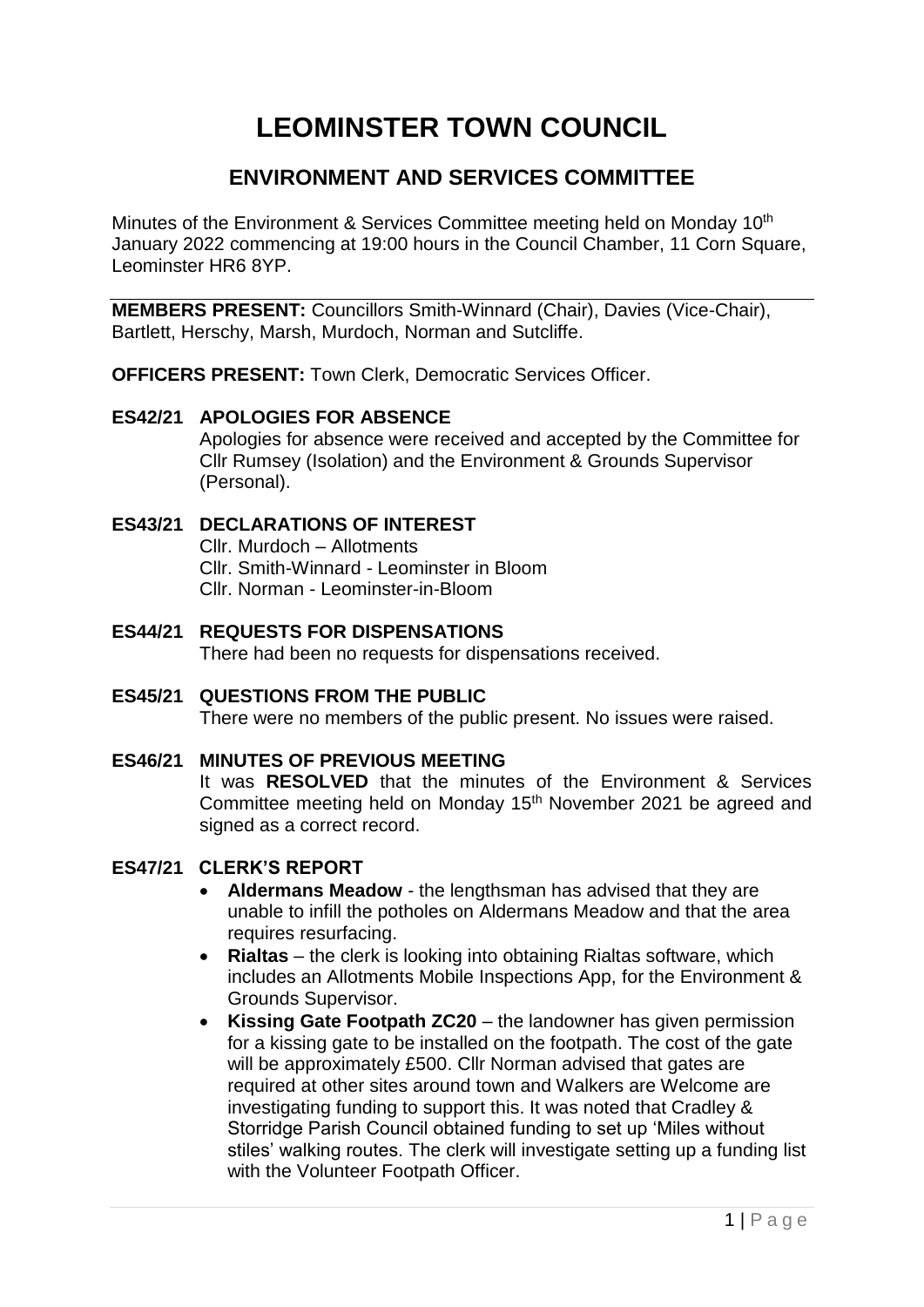**ICCM training course** – the Environment & Grounds Supervisor has been enrolled on a course regarding the inspection of memorials and gravestones.

#### **ES48/21 TREE STATEMENT**

Committee considered the tree statement and **RESOLVED** to include the following:

- Numbering of paragraphs;
- Link to Tree warden scheme:
- Links to groups providing advice on the type of trees to plant:
- Link to Tree Council website.

Following the amendments, Committee **RESOLVED** to adopt the tree statement and to review the statement annually.

#### **ES49/21 COMMITTEE UPDATE REPORT**

Committee considered the update report and following discussion they **RESOLVED:**

- To note the report;
- To arrange for a first aid kit to be provided for the Volunteer Footpath Officer;
- To adopt the Station phone box, outside Leominster Train Station, with a view to installing a defibrillator at a later date. It was suggested that the clerk contacts the Rail & Bus support group to find out if they would be interested in the project. The clerk will contact British Telecom for advice on securing the phone box, in the short term, to deter vandalism;
- To consider whether additional plots could be made on the allotment site and whether the site could be extended;
- To note that a meeting has been held with Herefordshire Council regarding projects to be funded through the Great Places to Visit Fund and the Welcome Back Fund. An initial claim is in the process of being submitted for the Through the Wardrobe event. Some of the projects will require planning permission and Herefordshire Council will request that they are prioritised. Cllr Marsh suggested installing further kissing gates if funds become available;
- To note that quotes for the proposed works in the Grange (under the Great Places to Visit Fund) will be made through Contracts Finder on the gov.uk website;
- To consider removing overhanging branches in the Millennium Green orchard as part of the improvements to Aïdas Accessible Amble;
- To obtain 3 new Broxap Derby bins to replace the badly corroded bins on Ginhall Green and Sydonia;
- To contact Balfour Beatty regarding the installation of a bin on Worcester Road.